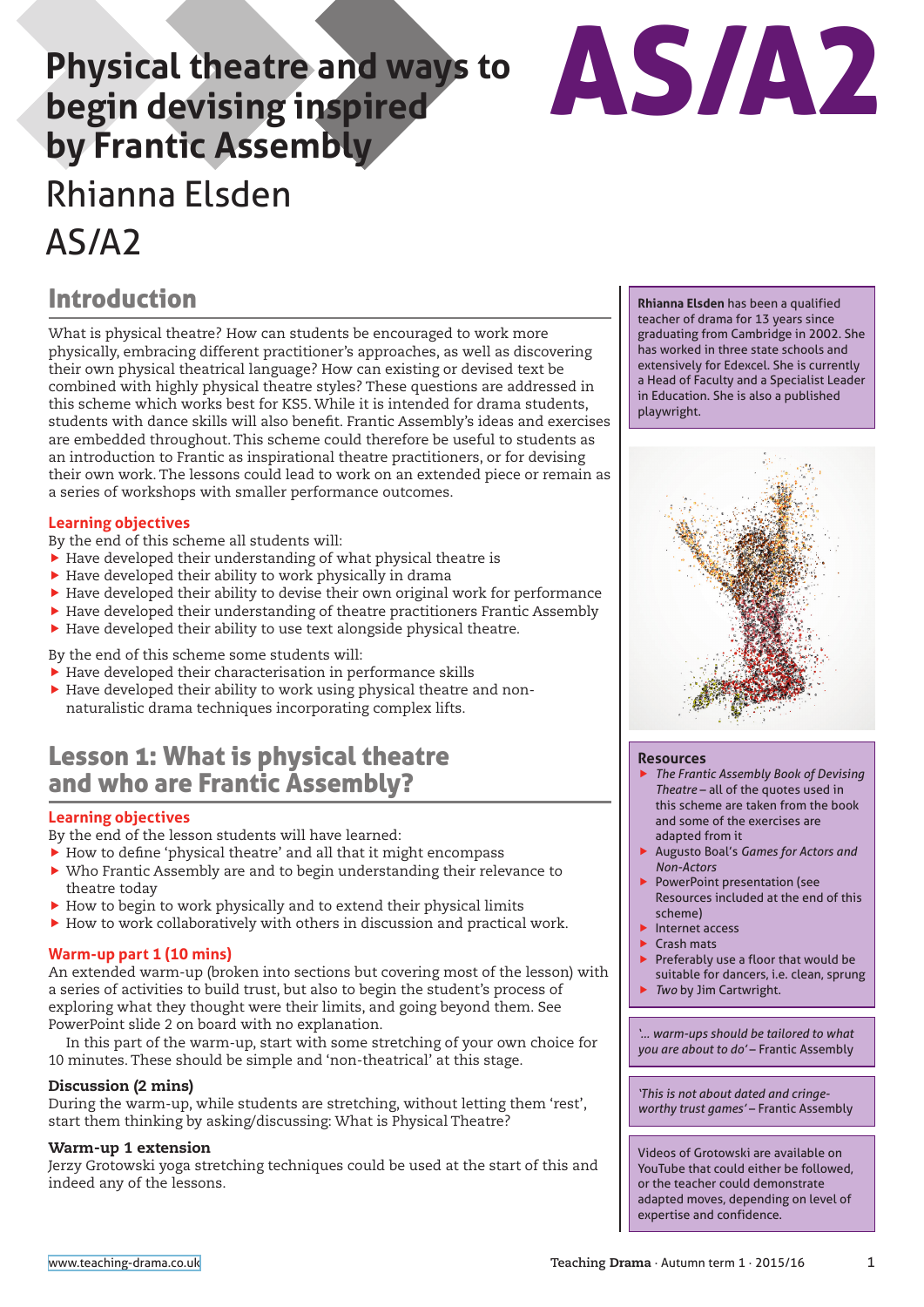#### **Warm-up part 2 (10–15 mins)**

#### Columbian Hypnosis

This is an Augusto Boal 'game'. In pairs, A puts the palm of their hand approximately 10cm from B's face. As if hypnotised, B must go wherever the palm goes, aiming to keep the distance between it and their face the same. This is not a 'game' in which one is aiming to 'win'; the leader must challenge their partner with different levels and pace, but not to the point that B cannot reasonably keep up.

#### Push Hands

This is a Frantic Assembly exercise. In the same pairs, B puts their hand out, palm down. A, their partner, puts their hand on top, to which the one underneath – B – pushes up slightly so there is dynamic contact (they must not 'cheat' and hold hands). A is the leader and takes the person around the room exploring its space and levels, and stretching B again without trying to 'win' by making something impossible for them. Pace and levels should be changed by the leader and both must concentrate on the signals the other is sending just through touch.

After a while, get the person being led – B – to close their eyes. After a couple of minutes, stop the activity and students briefly reflect on how it felt.

#### Visual stimuli

Again, without letting the students sit down to rest, show a clip from the Frantic Assembly website from one of their shows.

PowerPoint, slide 3 – Frantic Assembly's definition of physical theatre. Have the slide projected as students continue with their warm-up, making it clear to them that many of the warm-ups they are doing are what the company do before creating the amazing work they have just seen.

### **Warm-up part 3 (10 mins)**

#### Marcia Takedown

This is a Frantic Assembly exercise. Again in pairs, A closes their eyes. B places a flat hand gently on the back of their partner's neck and leads them around the space using the slightest pressure possible to indicate direction and speed.

#### Marcia Takedown extension

All walking around in the space with eyes open, anyone can take control of a random partner for a short time as they walk around the room before then safely letting them go free again. Once this is working well, insist that the person being controlled closes their eyes as soon as they feel the hand placed on their back.

When releasing them, to ensure the person knows when to open their eyes, the person 'controlling' could tap with their palm three times in quick succession on the back of their partner which is the sign for eyes to open and walking alone to commence.

#### **Plenary**

Reflect on what has been learnt in this lesson while stretching out and warming down. What do they now understand about Frantic Assembly? What are they feeling in regards to trust and confidence and their physicality having completed the building-block warm-up activities?

## Lesson 2: Developing performance work in the style of Frantic Assembly

#### **Learning objectives**

By the end of the lesson students will have learnt:

 $\blacktriangleright$  How to use Frantic Assembly's ideas to develop performance outcomes

- $\blacktriangleright$  How to begin to work physically and to extend what they thought their physical limits were
- $\blacktriangleright$  How to use physical theatre effectively to communicate meaning and ideas
- $\blacktriangleright$  How to work collaboratively with others in discussion and practical work.

#### **Warm-up (20 mins)**

Repeat from Lesson 1 the yoga-Grotowski stretching.

Then repeat the Push Hands and Marcia Takedown activities, which this time should require far less explanation to set up and run.

Encourage them to relax and not brace the arm and body.

Frantic's trailers are very well edited, visually and aurally engaging; they have one for each of their main shows in the past few years and each one lasts approximately 2 minutes so they work well to punctuate activity without letting students drift in their intensity.

If the students have seen/studied Frantic Assembly's work, this could be changed to a 'What do we know about Frantic Assembly?' recap.

*'… they should think of this moment as liberating, rather than frightening'* – Frantic Assembly

#### **Homework: Independent**

**research on Frantic Assembly** Direct students to watch particular clips of interest and to explore the company's website to discover who they are and what they do. Encourage students to find reviews beyond the website on Frantic Assembly shows that indicate what others think of their work.

This could be developed into students having to deliver a formal presentation at some stage in the scheme. This research could also be of use in coursework notes on practitioner influences or devising techniques.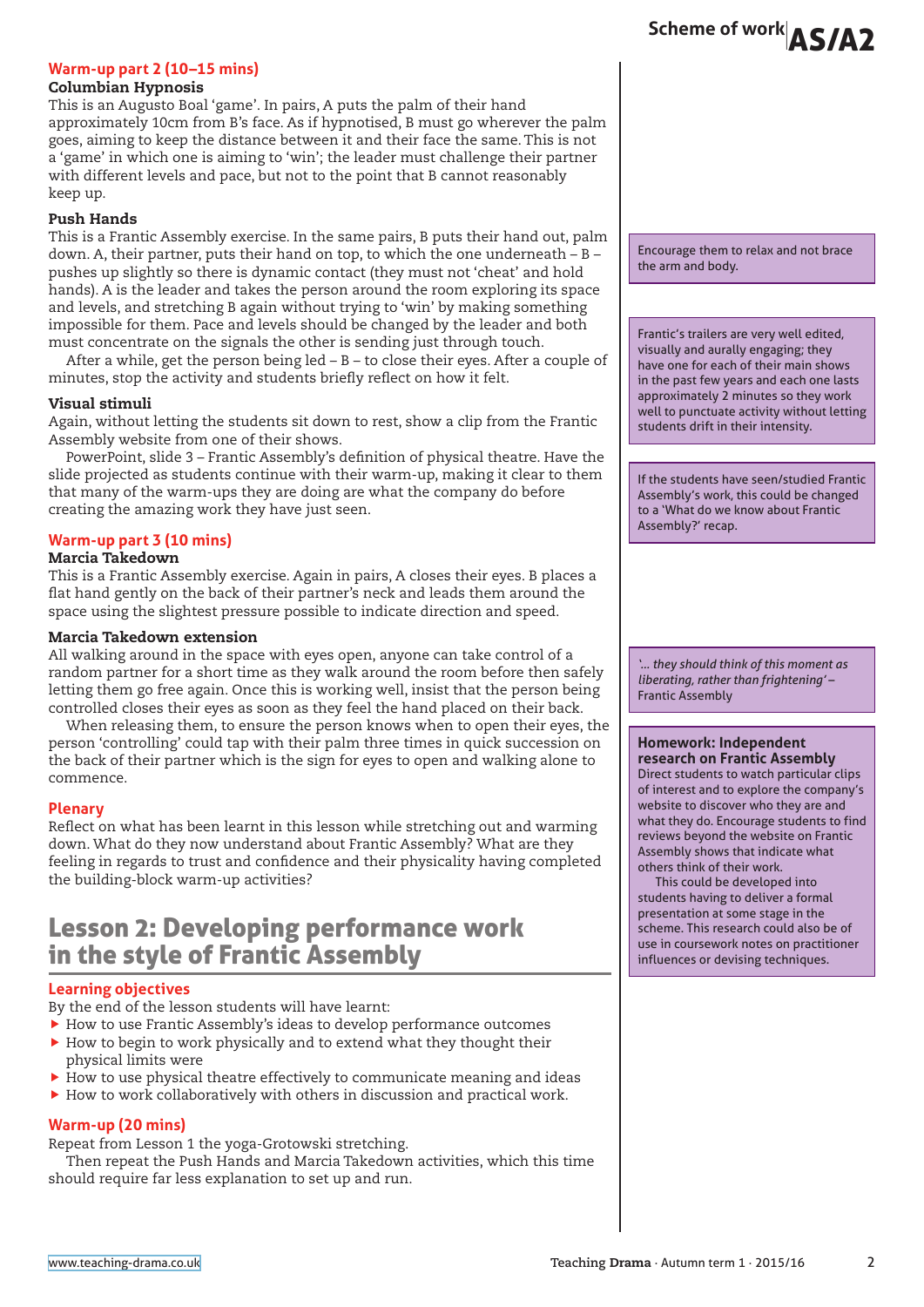#### Quad

This is a Frantic Assembly favourite that will build up the stamina and sweat in the room! The group is placed into a grid formation, all facing the same way. The front row bounce on the spot eight times in unison, shoulders and hands relaxed.

On the eighth count the front row turn to face the row behind and on the next 'one' the second row now bounce in unison eight times, and then turn 180 degrees to face the row behind them. When the back row complete their eight jumps, they rotate 180 degrees to face no one and then keep going starting on one and turning 180 on six this time. They will then be facing a row again, who now go one to six and turn, etc. This keeps going back and forth up and down the grid turning on 8, then 6, then 4, then 2 and finally 1. Have PowerPoint slide 4 up while this activity is taking place and call students' attention to it if you notice they are tensing up.

#### Quad extension

Different moves can be added to numbers once the group appears comfortable with the activity. It could be they raise their arm on every 3 they call out, or a clap on every 5 that is called out. They must add in these whilst still keeping with the same original structure of bouncing and turning.

#### Phone Numbers

This Frantic Assembly activity was designed to help students realise that they are more capable of learning complex choreography than they realise. Each student stands facing a section of a wall around the room. They imagine a giant numerical keypad in front of them. Using only their right hand, which is out at all times, they point out their telephone number as if pressing the numbers on a huge phone.

#### Phone Numbers extension

This is repeated but just with the eyes and head looking and moving towards the numbers. Then try just swaying to the numbers and back to a neutral centred position in between.

#### **Main activity**

In groups of three, this three-part sequence is developed for performance to the rest of the class. All students use the same phone number and start with swaying in unison as if their bodies are moving towards the numbers on the keypad on a wall in front of them, only now there will eventually be just an audience in front of them. Then they go into their heads doing it and finally with the arms/ hands tapping the numbers. Music is introduced and students choreograph the movements to match the rhythm and create the three-segmented movement sequence developing their ability to move in unison as well as to the beat.

Draw students' attention to PowerPoint slide 5 as they work.

This is then shown, and preferably the performance is videoed so they can watch their work.

#### **Plenary**

Having performed, and watched their work, students reflect on their learning, their engagement and the challenges they are facing and overcoming.

## Lessons 3–4: Extending pieces developed in the style of Frantic Assembly

#### **Learning objectives**

By the end of the lesson students will have learnt:

- $\blacktriangleright$  How to use Frantic Assembly's ideas to develop performance outcomes
- $\blacktriangleright$  How to work physically and to extend what they thought their physical limits were
- $\blacktriangleright$  How to use physical theatre effectively to communicate meaning and ideas
- $\blacktriangleright$  How to work collaboratively with others in discussion and practical work.

#### **Warm-up (20 mins)**

Repeat from Lesson 1 the yoga-Grotowski stretching.

Then repeat the Quad exercises which this time should require far less explanation to set up and run.

#### Clear the Space

This is Frantic's adaptation of a drama favourite. Students walk the space, at a pace of 105 per cent imagining that pedestrian speed is 100 per cent. The following are then thrown in at any point for the students to respond to:

# Scheme of work **AS/A2**

This can be done to a beat, music, or they can call out the count, which is often the best way to begin getting to grips with the activity.

Frantic frequently record their rehearsals so they can review the work to see what has come out of it; being inside the rehearsal and then stepping outside to watch reveals brand new things to reflect upon or use.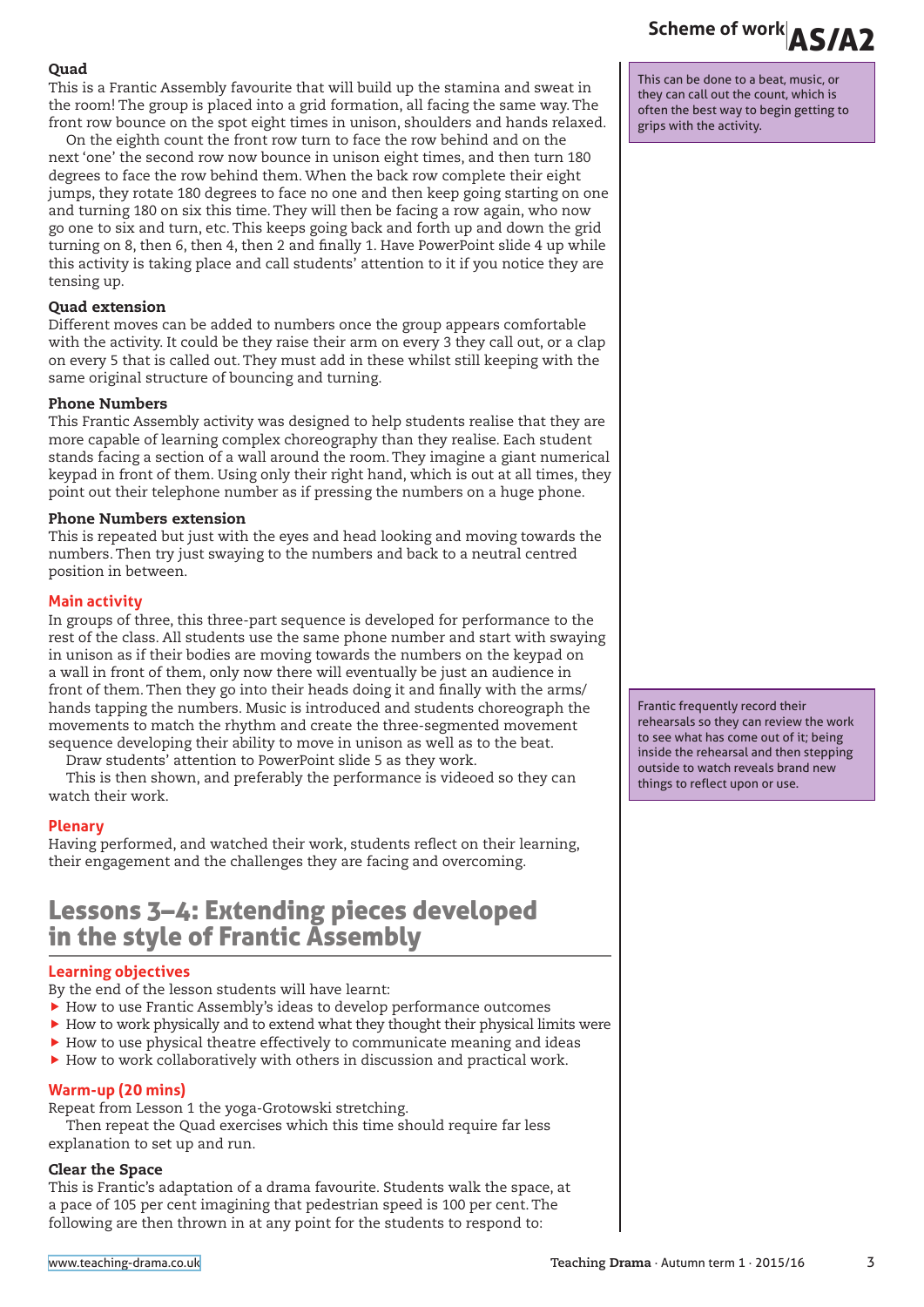*'Clear the space'*: the whole group must move to the outside edges of the room and place both hands on the wall.

*'Centre'*: all students go to the centre standing as close as possible.

*'Fold'*: students take themselves to the floor in a fluid, spiral motion into a foetal position. To get up, '*Unfold*' is called out.

*'Look'*: everyone stands still and looks into the eyes of any other person in the room; it does not matter if the gaze is not met.

*'Favourite'*: here, students go to a favourite object or place in the room, stand and point at the object/part.

*'Person'*: here students grab the nearest person and form a hug.

In between, students can also be given the instruction to just walk, in which case they return to moving around the room at 105 per cent.

#### Clear the Space extension

Once students have grown comfortable responding to ever-increasing instructions called at ever-increasing pace, they could then extend the activity.

Instead of standing and going into the next called-out instruction, if students are on the floor, they remain so to make their way into whatever is called next. Combinations can be called out, such as 'person' and favourite' in which interesting tussles will ensue.

#### **Main activity: Fluff**

This is a very simple starting exercise which then forms a visually beautiful outcome that starts the students understanding of what will be involved in Frantic's infamous chair duet which they will go on to see and develop afterwards.

To begin, in pairs, the students sit facing each other, knees touching. Each one does five moves as if removing a piece of fluff from the other, or adjusting the glasses or a strand of fallen hair from the partner. At this stage, keep it simple with one person doing their five moves, then the other doing theirs, and there is no response at any point to the moves.

The sequence can then be played with, and they can take it in turns to do the actions. After this they could decide to do a more complex sequence in terms of the order. This work is then shown in its development and students can discuss what accidental sub-texts and stories are coming through.

#### Fluff extension

Students could do their moves at the same time as their partners and see what comes of this:

- $\blacktriangleright$  What if one blocks the movement of the other?
- $\triangleright$  What happens if they angle away from an approaching hand in some way?
- $\triangleright$  What if they look at the hand coming in and watch the action compared to just staring at each other?
- What if the impact of the touch creates a recoil or an exaggerated response?
- $\blacktriangleright$  What if the person, as if magnetised, is pulled into the approaching hand to make contact with the other?

Out of the experiments, students then develop a more formed and structured piece. They find music for themselves which the piece is played to as a soundtrack.

#### **Plenary**

These pieces are eventually performed, filmed and evaluated.

## Lessons 5 and 6: Frantic Assembly's chair duets

#### **Learning objectives**

By the end of the lesson students will have learnt:

- $\blacktriangleright$  How to use Frantic Assembly's ideas to develop performance outcomes
- $\blacktriangleright$  How to work physically and to extend what they thought their physical limits were
- $\blacktriangleright$  How to use physical theatre effectively to communicate meaning and ideas
- $\blacktriangleright$  How to work collaboratively with others in discussion and practical work.

This lesson starts by watching the visual stimulus – PowerPoint slide 6. Show [https://www.youtube.com/watch?v=UJ\\_9Eaog2yw](https://www.youtube.com/watch?v=UJ_9Eaog2yw) as an example of a Chair Duet sequence and where the students in this lesson are heading.

Students give their reaction – what do they notice seems to be the make up of the Chair Duets? Display PowerPoint slide 7 on the board as they work.

The music could be used for its rhythm, or for the mood it creates.

There are many examples on the internet and YouTube of Frantic Assembly inspired Chair Duets. Pick your favouritel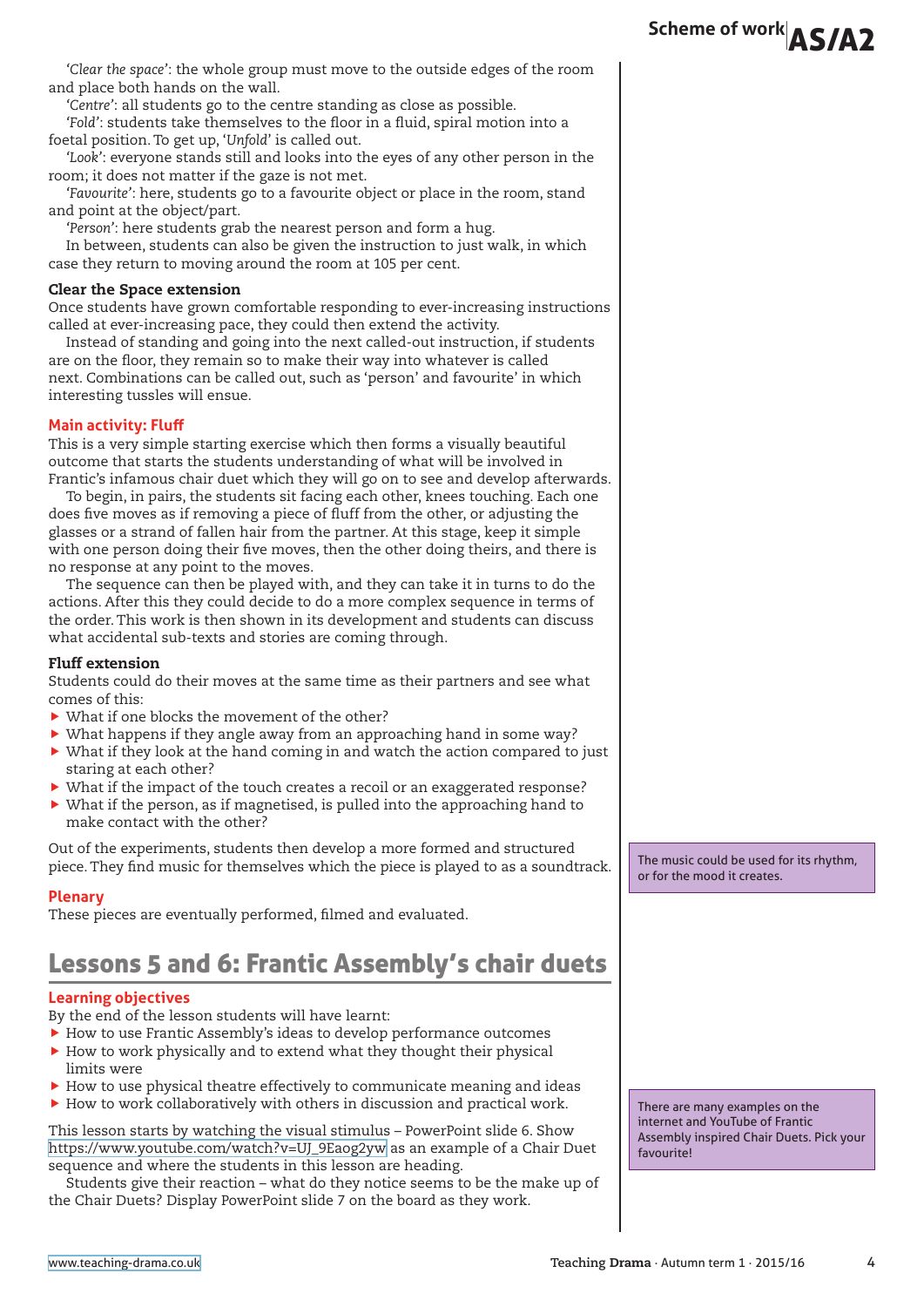#### **Warm-up (20 mins)**

Repeat from Lesson 1 the yoga-Grotowski stretching. Then repeat the Quad exercises and Clear the Space.

#### The Third Relay

Put the students into equal teams of roughly 4. At one end set a chair for each team to circle. At the opposite side the team line up. First runner sets off, runs up to and circles the object. They run back and then with their left hand between their legs they take hold of the right hand of the next person in their team. Holding on, they run again to the object and circle and return with student 2 linking to student 3 again with their hand between their legs. This forms an increasingly absurd chain, breaking the ice and adding in lots of fun to the physical exertion.

The winning team are the first back to the starting line as a chain.

#### **Main activity: Chair Duet development**

Students work in pairs and start by sitting side by side. They face the front and remain seated for now. A puts their hand on the other. It should be a firm and deliberate placement anywhere.

They then come up with three moves. These could move their partner in some way, or they could be hands on themselves, or placing their partner's hands somewhere else on their own body. They then remain in their final position and then B takes over developing three moves.

They practise this and get to the stage where they don't have to look at each other and are able to do it while looking straight ahead. In the next lesson, they refine through further rehearsals, finding music, and this then can be shared and evaluated.

#### **Plenary**

Discuss the final pieces – what stories and characters naturally emerged?

## Lessons 7, 8 and 9: Adding text to Frantic Assembly

#### **Learning objectives**

By the end of the lesson students will have learnt:

- $\blacktriangleright$  How to use Frantic Assembly's ideas to develop performance outcomes
- $\blacktriangleright$  How to work physically and to extend what they thought their physical limits were
- $\blacktriangleright$  How to use physical theatre effectively to communicate meaning and ideas
- $\blacktriangleright$  How to use Frantic Assembly's physical ideas alongside existing or devised text
- $\blacktriangleright$  How to work collaboratively with others in discussion and practical work.

#### **Warm-up (20 mins)**

Repeat from Lesson 1 the yoga-Grotowski stretching. Then Quad followed by a run of their previously developed Chair Duet as a reminder of what they have learnt and developed and a warm-up to the rest of the work.

#### **Main activity**

Students are given a dialogue section from a play, e.g. Roy and Lesley from *Two* by Jim Cartwright, and develop work using this.

- $\triangleright$  Stage 1 they produce a Chair Duet inspired by the text, in the case of Roy and Lesley there is violence and tension and control from Roy, which gives lots of movement ideas to explore.
- $\triangleright$  Stage 2 students perform the dialogue very naturalistically but then finish with a Chair Duet created in Stage 1
- $\triangleright$  Stage 3– students perform the scene naturalistically in terms of delivering the dialogue, but add in movements and Chair Duet moments whilst still speaking the text.

All stages are recorded, watched and evaluated.

#### **Plenary**

To bring the whole scheme to a close, students could develop an extended devised piece using Frantic's style as they now understand it. They could complete a reflective presentation on the company or the work could culminate in a teacherled discussion of what has been explored, enjoyed and how it might be of use in the future.

Students should not choose inappropriate places for the placement of their hands that will make audience or performers uncomfortable.

In Frantic Assembly's own devising book, various extensions and ways to open this up to a whole group are outlined. The class can also be inspired by watching further examples, such as the one already shown which brings new people in and out of the pairs.